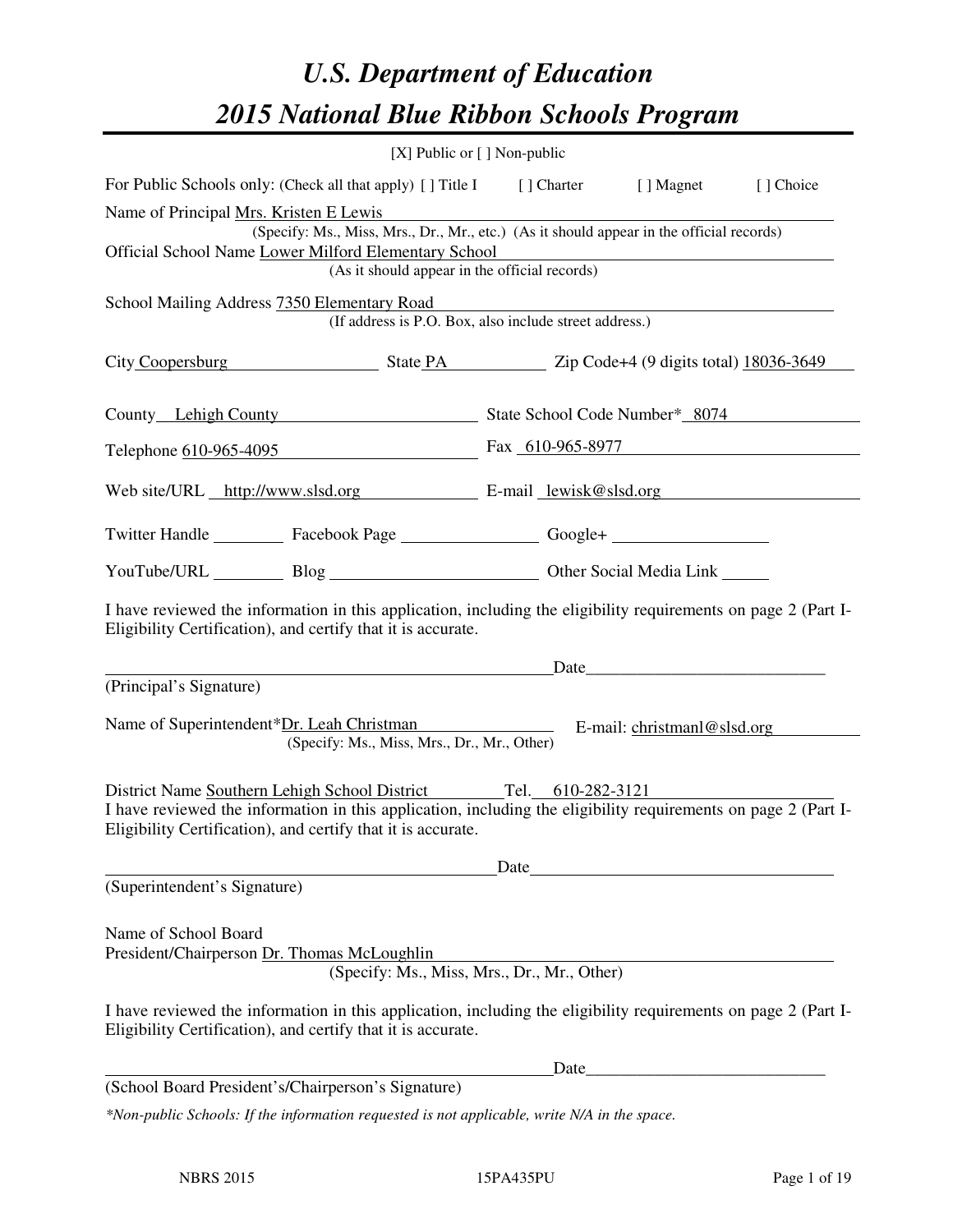#### **Include this page in the school's application as page 2.**

The signatures on the first page of this application (cover page) certify that each of the statements below, concerning the school's eligibility and compliance with U.S. Department of Education and National Blue Ribbon Schools requirements, are true and correct.

- 1. The school configuration includes one or more of grades K-12. (Schools on the same campus with one principal, even a K-12 school, must apply as an entire school.)
- 2. The school has made its Annual Measurable Objectives (AMOs) or Adequate Yearly Progress (AYP) each year for the past two years and has not been identified by the state as "persistently dangerous" within the last two years.
- 3. To meet final eligibility, a public school must meet the state's AMOs or AYP requirements in the 2014-2015 school year and be certified by the state representative. Any status appeals must be resolved at least two weeks before the awards ceremony for the school to receive the award.
- 4. If the school includes grades 7 or higher, the school must have foreign language as a part of its curriculum.
- 5. The school has been in existence for five full years, that is, from at least September 2009 and each tested grade must have been part of the school for the past three years.
- 6. The nominated school has not received the National Blue Ribbon Schools award in the past five years: 2010, 2011, 2012, 2013, or 2014.
- 7. The nominated school has no history of testing irregularities, nor have charges of irregularities been brought against the school at the time of nomination. The U.S. Department of Education reserves the right to disqualify a school's application and/or rescind a school's award if irregularities are later discovered and proven by the state.
- 8. The nominated school or district is not refusing Office of Civil Rights (OCR) access to information necessary to investigate a civil rights complaint or to conduct a district-wide compliance review.
- 9. The OCR has not issued a violation letter of findings to the school district concluding that the nominated school or the district as a whole has violated one or more of the civil rights statutes. A violation letter of findings will not be considered outstanding if OCR has accepted a corrective action plan from the district to remedy the violation.
- 10. The U.S. Department of Justice does not have a pending suit alleging that the nominated school or the school district as a whole has violated one or more of the civil rights statutes or the Constitution's equal protection clause.
- 11. There are no findings of violations of the Individuals with Disabilities Education Act in a U.S. Department of Education monitoring report that apply to the school or school district in question; or if there are such findings, the state or district has corrected, or agreed to correct, the findings.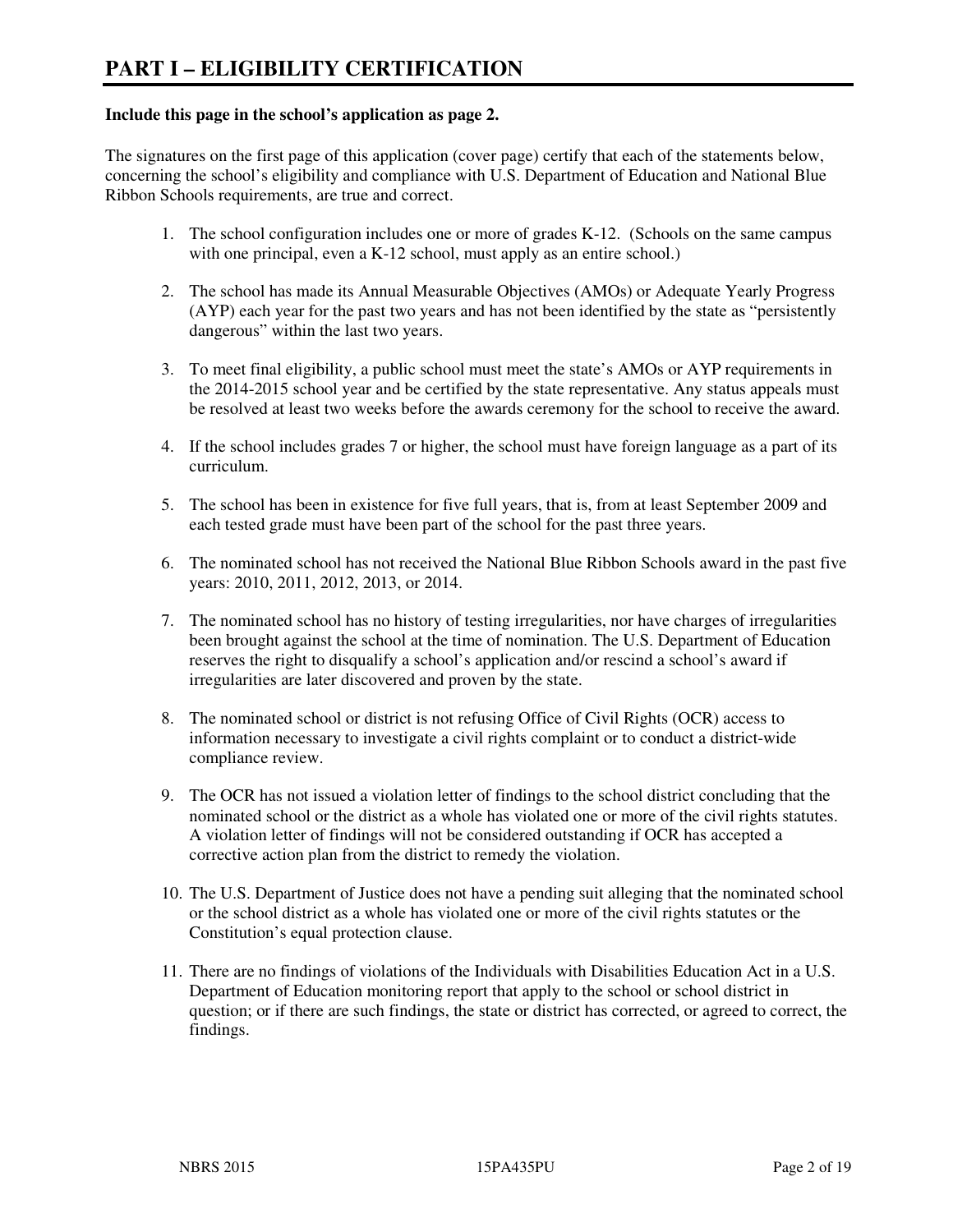## **PART II - DEMOGRAPHIC DATA**

#### **All data are the most recent year available.**

**DISTRICT** (Question 1 is not applicable to non-public schools)

| -1. | Number of schools in the district<br>(per district designation): | $\overline{4}$ Elementary schools (includes K-8)<br>1 Middle/Junior high schools |
|-----|------------------------------------------------------------------|----------------------------------------------------------------------------------|
|     |                                                                  | 1 High schools                                                                   |
|     |                                                                  | $0 K-12$ schools                                                                 |

6 TOTAL

**SCHOOL** (To be completed by all schools)

- 2. Category that best describes the area where the school is located:
	- [] Urban or large central city
	- [ ] Suburban with characteristics typical of an urban area
	- [X] Suburban
	- [ ] Small city or town in a rural area
	- [ ] Rural
- 3. 1 Number of years the principal has been in her/his position at this school.
- 4. Number of students as of October 1 enrolled at each grade level or its equivalent in applying school:

| Grade                           | # of         | # of Females     | <b>Grade Total</b> |
|---------------------------------|--------------|------------------|--------------------|
|                                 | <b>Males</b> |                  |                    |
| <b>PreK</b>                     | 0            | $\boldsymbol{0}$ | $\theta$           |
| K                               | 9            | 14               | 23                 |
| 1                               | 20           | 22               | 42                 |
| $\boldsymbol{2}$                | 23           | 28               | 51                 |
| 3                               | 25           | 23               | 48                 |
| 4                               | 0            | $\theta$         | 0                  |
| 5                               | $\theta$     | $\theta$         | $\theta$           |
| 6                               | 0            | $\Omega$         | 0                  |
| 7                               | 0            | 0                | 0                  |
| 8                               | 0            | 0                | 0                  |
| 9                               | $\theta$     | 0                | 0                  |
| 10                              | 0            | 0                | 0                  |
| 11                              | 0            | 0                | 0                  |
| 12                              | 0            | 0                | 0                  |
| <b>Total</b><br><b>Students</b> | 77           | 87               | 164                |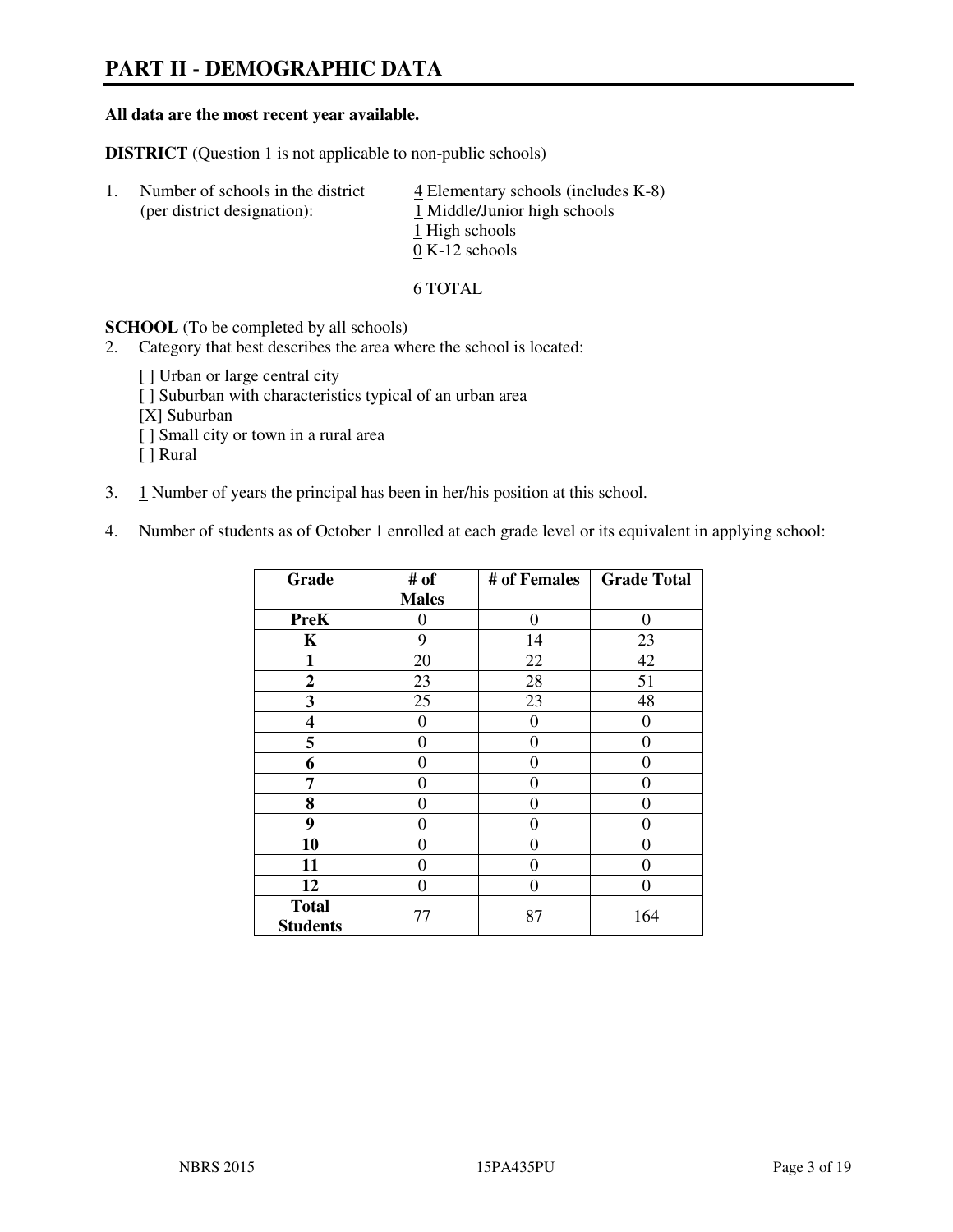5. Racial/ethnic composition of  $0\%$  American Indian or Alaska Native the school: 1 % Asian

 0 % Black or African American 2 % Hispanic or Latino 0 % Native Hawaiian or Other Pacific Islander 97 % White 0 % Two or more races **100 % Total** 

(Only these seven standard categories should be used to report the racial/ethnic composition of your school. The Final Guidance on Maintaining, Collecting, and Reporting Racial and Ethnic Data to the U.S. Department of Education published in the October 19, 2007 *Federal Register* provides definitions for each of the seven categories.)

6. Student turnover, or mobility rate, during the 2013 - 2014 year: 8%

This rate should be calculated using the grid below. The answer to (6) is the mobility rate.

| <b>Steps For Determining Mobility Rate</b>         | Answer |
|----------------------------------------------------|--------|
| $(1)$ Number of students who transferred to        |        |
| the school after October 1, 2013 until the         |        |
| end of the school year                             |        |
| (2) Number of students who transferred             |        |
| <i>from</i> the school after October 1, 2013 until | 6      |
| the end of the school year                         |        |
| (3) Total of all transferred students [sum of      | 13     |
| rows $(1)$ and $(2)$ ]                             |        |
| (4) Total number of students in the school as      | 164    |
| of October 1                                       |        |
| $(5)$ Total transferred students in row $(3)$      | 0.079  |
| divided by total students in row (4)               |        |
| $(6)$ Amount in row $(5)$ multiplied by 100        | 8      |

## 7. English Language Learners (ELL) in the school:  $0\%$

Number of non-English languages represented: 0 Specify non-English languages:

0 Total number ELL

8. Students eligible for free/reduced-priced meals:  $10\%$ Total number students who qualify: 16

#### **Information for Public Schools Only - Data Provided by the State**

The state has reported that  $11\%$  of the students enrolled in this school are from low income or disadvantaged families based on the following subgroup(s): Students eligible for free/reduced-priced meals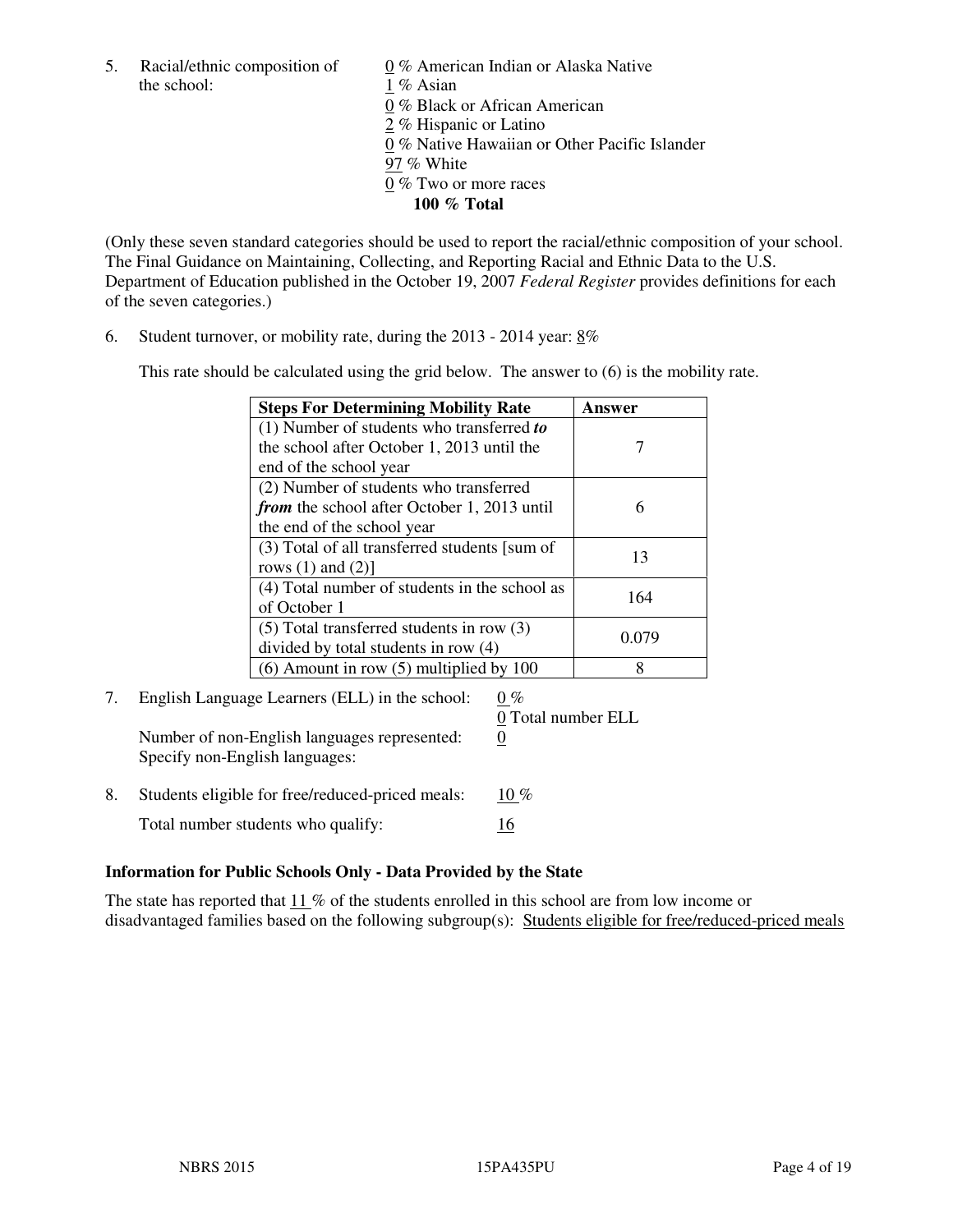9. Students receiving special education services:  $\frac{7}{6}$ 

12 Total number of students served

Indicate below the number of students with disabilities according to conditions designated in the Individuals with Disabilities Education Act. Do not add additional categories.

| 1 Autism                           | 0 Orthopedic Impairment                 |
|------------------------------------|-----------------------------------------|
| 0 Deafness                         | 2 Other Health Impaired                 |
| 0 Deaf-Blindness                   | 3 Specific Learning Disability          |
| 0 Emotional Disturbance            | 6 Speech or Language Impairment         |
| $\underline{0}$ Hearing Impairment | 0 Traumatic Brain Injury                |
| 0 Mental Retardation               | 0 Visual Impairment Including Blindness |
| 0 Multiple Disabilities            | 0 Developmentally Delayed               |
|                                    |                                         |

10. Use Full-Time Equivalents (FTEs), rounded to nearest whole numeral, to indicate the number of personnel in each of the categories below:

|                                       | <b>Number of Staff</b> |
|---------------------------------------|------------------------|
| Administrators                        |                        |
| Classroom teachers                    |                        |
| Resource teachers/specialists         |                        |
| e.g., reading, math, science, special | 6                      |
| education, enrichment, technology,    |                        |
| art, music, physical education, etc.  |                        |
| Paraprofessionals                     | 5                      |
| Student support personnel             |                        |
| e.g., guidance counselors, behavior   |                        |
| interventionists, mental/physical     |                        |
| health service providers,             |                        |
| psychologists, family engagement      |                        |
| liaisons, career/college attainment   |                        |
| coaches, etc.                         |                        |
|                                       |                        |

11. Average student-classroom teacher ratio, that is, the number of students in the school divided by the FTE of classroom teachers, e.g.,  $22:1$   $23:1$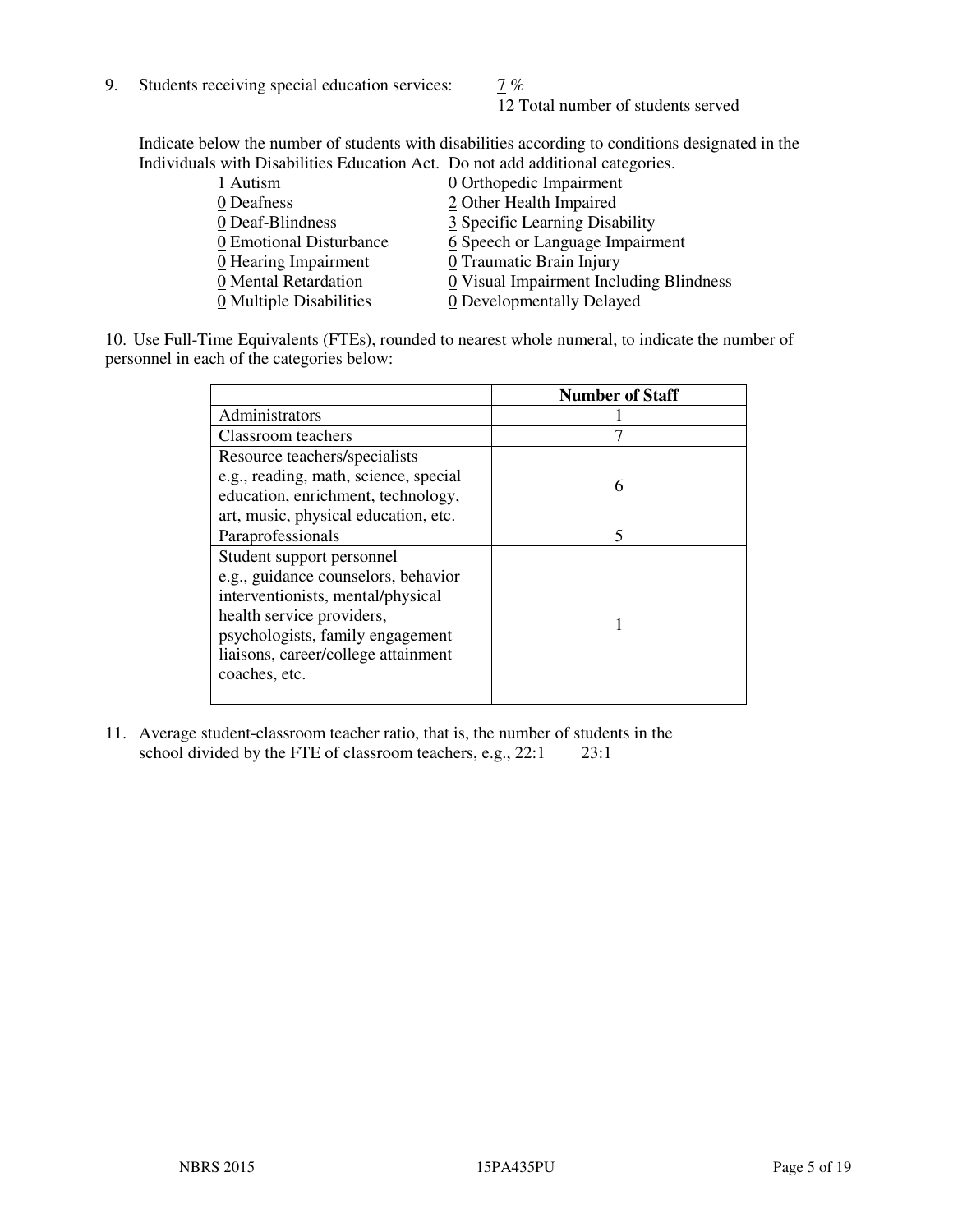12. Show daily student attendance rates. Only high schools need to supply yearly graduation rates.

| <b>Required Information</b> | 2013-2014 | 2012-2013 | 2011-2012 | 2010-2011 | 2009-2010 |
|-----------------------------|-----------|-----------|-----------|-----------|-----------|
| Daily student attendance    | າ $7\%$   | 96%       | 97%       | 96%       | 96%       |
| High school graduation rate | 9%        | $0\%$     | $0\%$     | 0%        | $0\%$     |

#### 13. **For schools ending in grade 12 (high schools)**

Show percentages to indicate the post-secondary status of students who graduated in Spring 2014

| <b>Post-Secondary Status</b>                  |       |
|-----------------------------------------------|-------|
| Graduating class size                         |       |
| Enrolled in a 4-year college or university    | በ‰    |
| Enrolled in a community college               | $0\%$ |
| Enrolled in career/technical training program | $0\%$ |
| Found employment                              | $0\%$ |
| Joined the military or other public service   | 0%    |
| Other                                         |       |

14. Indicate whether your school has previously received a National Blue Ribbon Schools award. Yes No X

If yes, select the year in which your school received the award.

15. Please summarize your school mission in 25 words or less: Educating today's learner...for tomorrow's opportunities.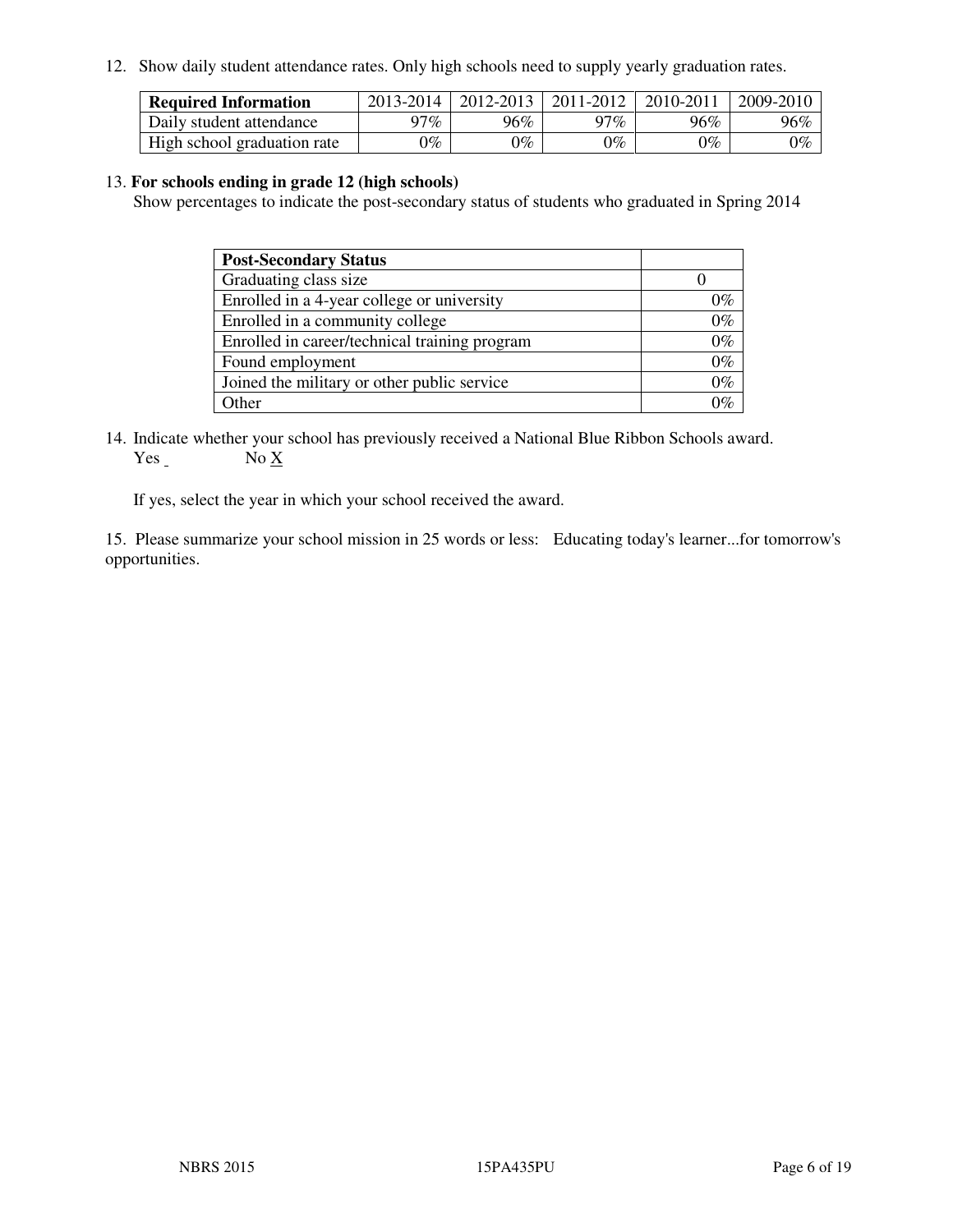## **PART III – SUMMARY**

Lower Milford has a history steeped in the traditions of the community in which it is built. The original settlers of the area were the Lenni Lenape Indians. The first settlers came to the area in the 1720's and were of German nationality. These German families possessed a strong belief in education and worked diligently to organize and construct schools for their children. The first being built in 1725 as part of the Swamp Church located in the Hosensack Valley, which later became Lower Milford Township. The valley received its name from the early surveyors of William Penn who said that there was only one way into and out of the valley, as is the case of ones pants pocket. Hence the name in German, Hosensack Valley. By 1750 the Dillingersville School was added to the list of schools in the valley. The German language was the primary language spoken and taught in these one-room schools until the 1950's. Two decades prior to this the State of Pennsylvania pushed for English to be the primary language taught in schools. The German schools slowly began to switch to the new standards and by the late 1850's were teaching English in their schools. However German was spoken as a second language throughout the years following, slowly fading away by the 1940's. From the mid 1800's until the 1940's approximately 12 one-room schools functioned with Lower Milford.

The Southern Lehigh School District was formed in the 1949-1950 school year and included in the formation was the first combined Lower Milford School. Effectively closing all of the remaining one-room schools. The new building contained six classrooms, an office, a kitchen, cafeteria and lavatories. In 1963 and Art room and Kindergarten room were added to the building. Through these early years and into the 1980's Lower Milford's principal was also the principal of another larger elementary school. It was not uncommon in the first years of the school for the 6th grade classroom that was adjacent to the office to have students answering the phones and directing visitors. In 1991 an addition to the existing structure was constructed that more than doubled the size of the building. At that time Lower Milford received its first full time principal.

Lower Milford has maintained it's close connection to the one-room schoolhouse. Each year students in our third grade spend a day in the old Dillingersville School. The students spend the day doing the kinds of activities that would have been done when the school was originally opened. The teachers dress in period appropriate clothing and conduct their lessons, as they would have in the 1800's. We are still fortunate enough to have a few residents that attended school prior to it being closed and they often spend time speaking to students about their experiences. At the end of the day the students walk back to Lower Milford to simulate the way most of the children walked from the farms to the school.

In addition the school has a long history of taking advantage of it's rural setting by utilizing the creek and swamp area that is part of our 24 acre site to fulfill the specific grade level standards in Science. A path was created through the swamp area and along the creek for the study of the wetlands biology. A bird sanctuary was carved out of small portion of the land adjacent to a small pond. Our third grade has a garden that is utilized extensively as part of the science curriculum.

Lower Milford has a strong emphasis on being a family of learners. We cultivate this in many ways. One way is through our strong school-wide positive behavior support program, which is designed to foster an environment of respect and caring for our students and staff. Another is our strong connection to the community through our parents and neighbors. Parent involvement is a very strong component of Lower Milford. Parents assist in the school in a variety of ways, planning fun events for the students outside of school and helping with many events during the school day such as our 100 Book Challenge, Miler recess program, Earth Day, and other classroom projects.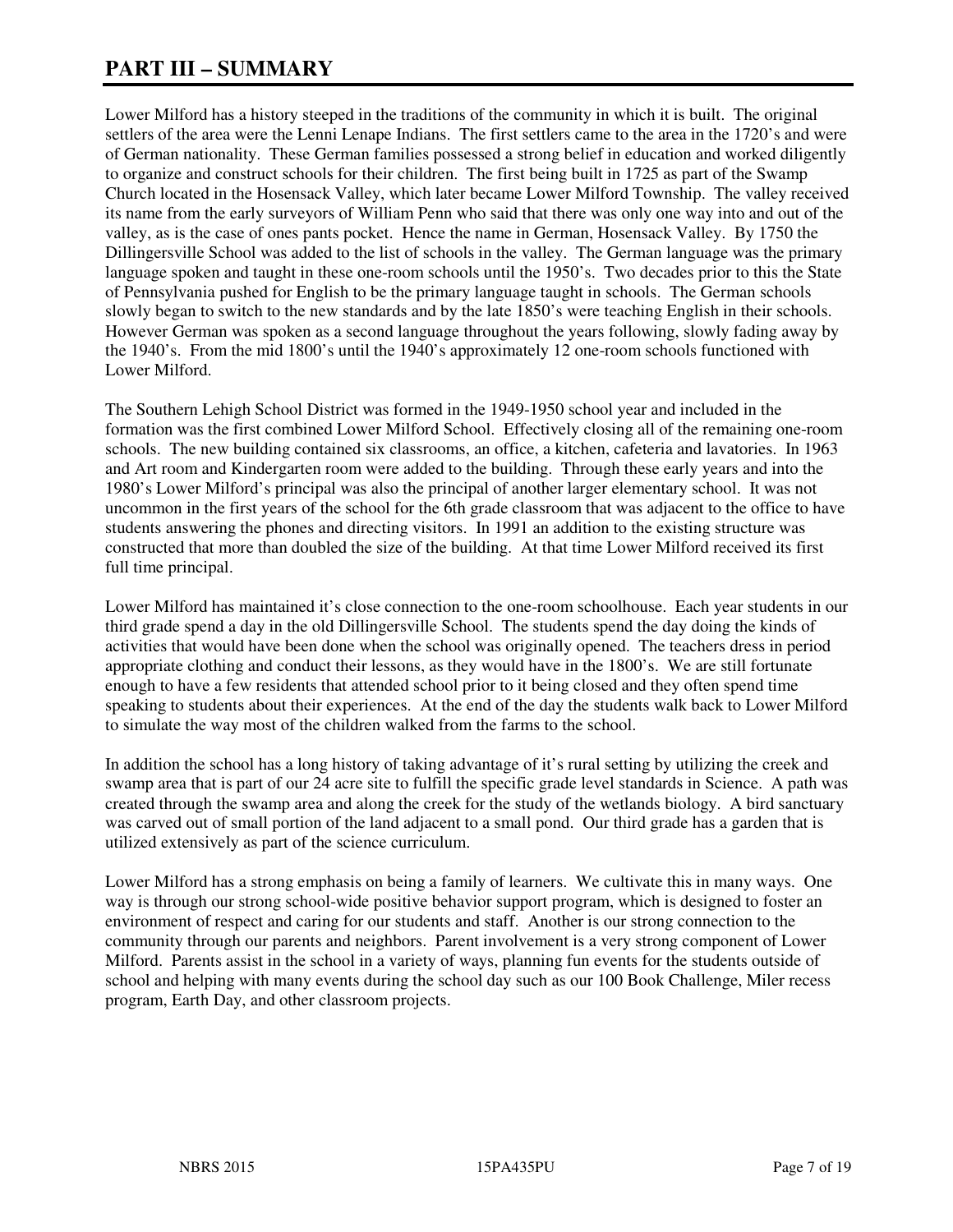#### **1. Core Curriculum:**

Lower Milford is part of the Southern Lehigh School District and a district-wide standards based curriculum.

In the area of Reading/English language arts we utilize a balanced literacy approach in grades kindergarten through third grade. All classrooms engage in shared reading, guided reading, writing, spelling and grammar daily. Depending on the grade level, phonics is also taught. Our curriculum is in the process of being rewritten in order to follow the PA Core Standards. We have recently placed a stronger emphasis on understanding text meaning and connecting that meaning to text evidence. We are in the process of adopting a new reading series to support this approach and anticipate its implementation in the fall of 2015.

In the area of Mathematics we have been using a Common Core standards based approach for several years. In all grades we have a strong emphasis on mathematical processes that encourage higher-level thinking and problem solving. We have seen an increase in our Mathematics standardized test scores at the elementary level as a result of this approach. Our teaching methodology for mathematics involves starting each lesson as a whole group, utilizing technology, and direct teacher instruction. This introduction is followed by an opportunity for students to engage in guided and independent practice. As part of the independent practice teachers utilize math centers that allow them to work with small groups of students who need extra support or who can go beyond the daily curriculum requirements.

In the area of science, our curriculum follows the PA standards and we have chosen an inquiry-based textbook that allows us to teach in modules. The program has a technology component that allows students to interact through videos with their subject matter in a way that would not be feasible otherwise. Students work in a lab book format to discover scientific concepts by being scientists themselves. By combining the video based lab experiences with actual experiments students have a greater opportunity to interact with science concepts in a meaningful way.

In the area of Social Studies we utilize an interactive approach to teaching concepts. Students learn about all concepts by actually doing an activity that exemplifies what occurs. As mentioned previously, we have the privilege of being within walking distance of the original one room schoolhouse that was utilized prior to the construction of our current building. Our third grade students actually spend an entire school day in that building going to "school" the way students would have in the 1800's. This experience-based approach is common throughout our other units of study.

Students who are struggling in any of our subjects are serviced through our Response to Instruction and Intervention program. Our program serves students in a three-tier approach that focuses on targeting specific student needs found in the data and providing research based interventions that meet these needs. Students are then progress-monitored to determine if the intervention is successful. Grade levels meet monthly with our Response to Instruction and Intervention teacher, Reading Specialist, School Psychologist, Special Education Teacher, and Principal to analyze data and determine the instructional needs of all students.

When a student struggles in reading we determine if the main struggle is based in phonics, fluency or comprehension. Then we choose the best evidence based intervention to meet his/her needs. In Math we determine if the area of weakness is in fact fluency, or concepts and application and we choose an intervention to meet that need. Students who are receiving instruction with an intervention are seen every day. The duration of the intervention is based on the level of need of the student and ranges from thirty minutes to one hour. Students are progress-monitored every two weeks to ensure that they are making academic progress in the intervention. The team discusses their progress and makes changes as needed.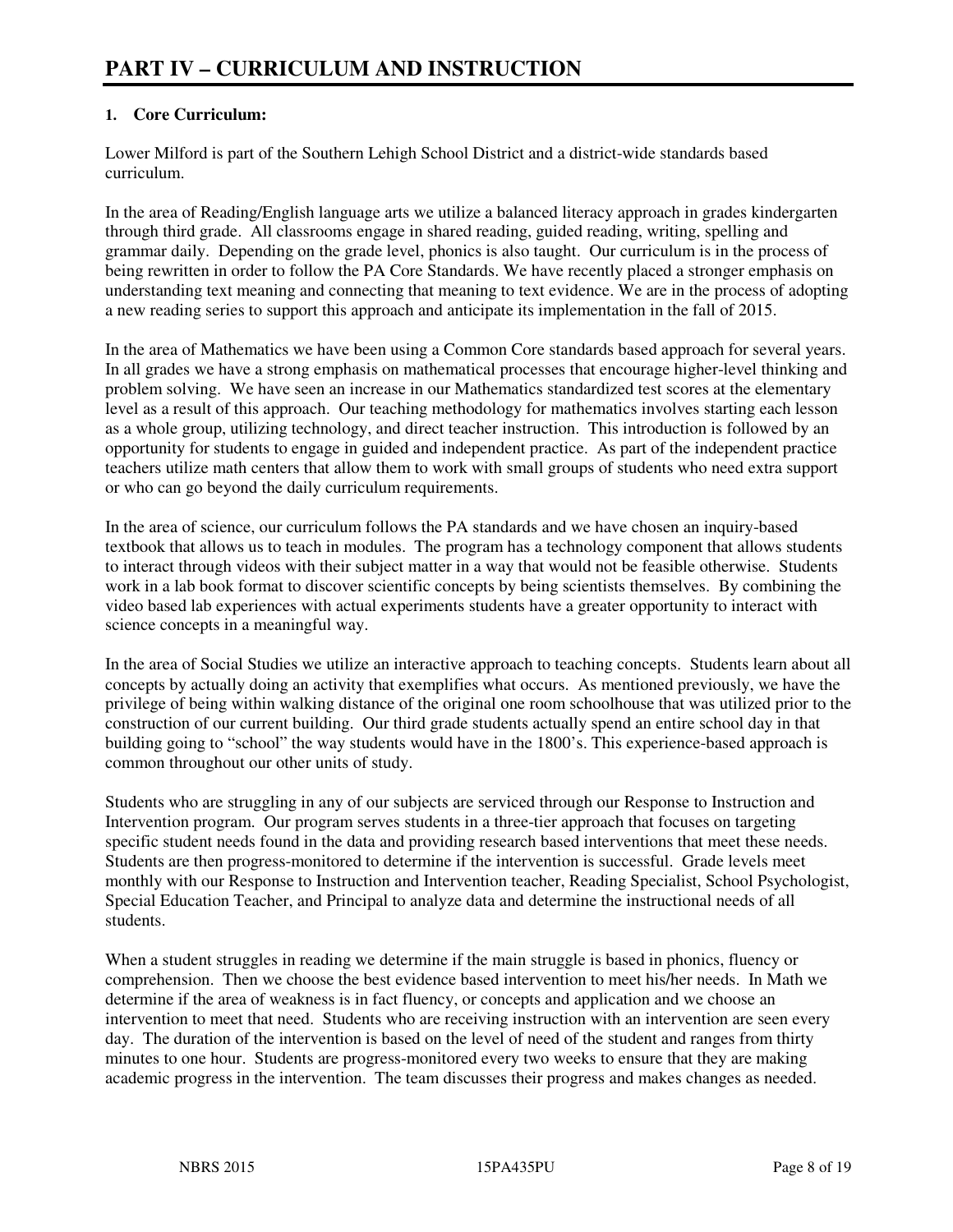Students who are academically advanced receive extensions in the classroom through differentiated instruction. Teachers have developed extension units for students to utilize when they have mastered the concepts being taught to the whole group.

#### **2. Other Curriculum Areas:**

At Southern Lehigh in the elementary art program, we teach children idea development using creative problem solving through the production of art. In addition we focus on the importance of art history and culture and it's influence on art. We develop art vocabulary so we are able to talk about art critically. Students reflect on the artistic process of their art and the art of others. Art in the school learning experience is essential because it allows students to make choices, solve problems, use judgment and express themselves. There is no more powerful a skill then to be able to formulate an idea and express that idea in the form of a finished product. As a bonus, if properly guided, students can have fun being productive knowing their thoughts, feelings, and differences are are important and what make them unique.

Tech Smarts focuses on 21st century skills and is guided by the ISTE NET-S standards. The program is delivered to all students in 1st-3rd grade. The focus of the course is on the acquisition of digital literacy skills, cyber safety and cyber-bullying awareness. Students are exposed to emerging technologies that support their literacy and math skills and assist them in utilizing these tools throughout their school day.

All our students begin their music classes with music appreciation as they learn about various composers and their music. Many styles of music from a cultural and historical perspective are taught and holidays and traditions are included. Students keep steady beats, create movements to songs, and learn to dance. They learn note and rest values and rhythm patterns. In third grade students learn to play the soprano recorder. Third grade performs a concert that features their recorders and voice.

The Library supports other curriculum areas such as reading, writing, social studies and science through literature and information resources both in print and electronic. Students are taught skills to become knowledge seeking, information literate, lifelong learners. Students are provided access to materials in multiple formats to ensure that they are learning 21st Century skills in reading, viewing and using information and ideas, to problem solve and form conclusions.

The Physical Education program at Lower Milford Elementary School provides students with the opportunity to learn a variety of life-long skills. Throughout the student's three years, they will learn the importance of cooperation and good sportsmanship while participating a variety of activities. Students will also focus on the development of athletic skills and exercises to improve fitness levels, including concepts to assist in leading a healthy lifestyle.

Our teachers have truly embraced using technology to enhance our curriculum and are never afraid to try new things. All classrooms are equipped with Apple TV and projectors so that teachers can teach with their laptops or with one of our school's iPads. While we are fortunate enough to have subscriptions to some fantastic web tools like Compass Learning, Accelerated Reader, Kidbiz 3000, Brain Pop Jr, Sumdog, and Spelling City, our teachers also utilize multiple free apps for the iPads and web 2.0 tools. At any given time, you can see our students engaged in their learning with technology. Review games using Kahoot! on the iPads, creating videos using Chatterkid, checking their work with QR codes, working on reading, writing, and math centered apps, and blogging with partner classes in France and Canada are just a few ways our students are stretching their boundaries and becoming twenty-first century learners.

#### **3. Instructional Methods and Interventions:**

Lower Milford offers a variety of instructional interventions. These interventions are utilized as part of our Response to Instruction and Intervention program. Students are identified as needing additional supports based on our universal screening in reading and Math that we conduct three times a year. Students who fall in the below average range receive additional instruction utilizing a research based intervention that is targeted to their specific needs and delivered in a small group setting of 5 or less students.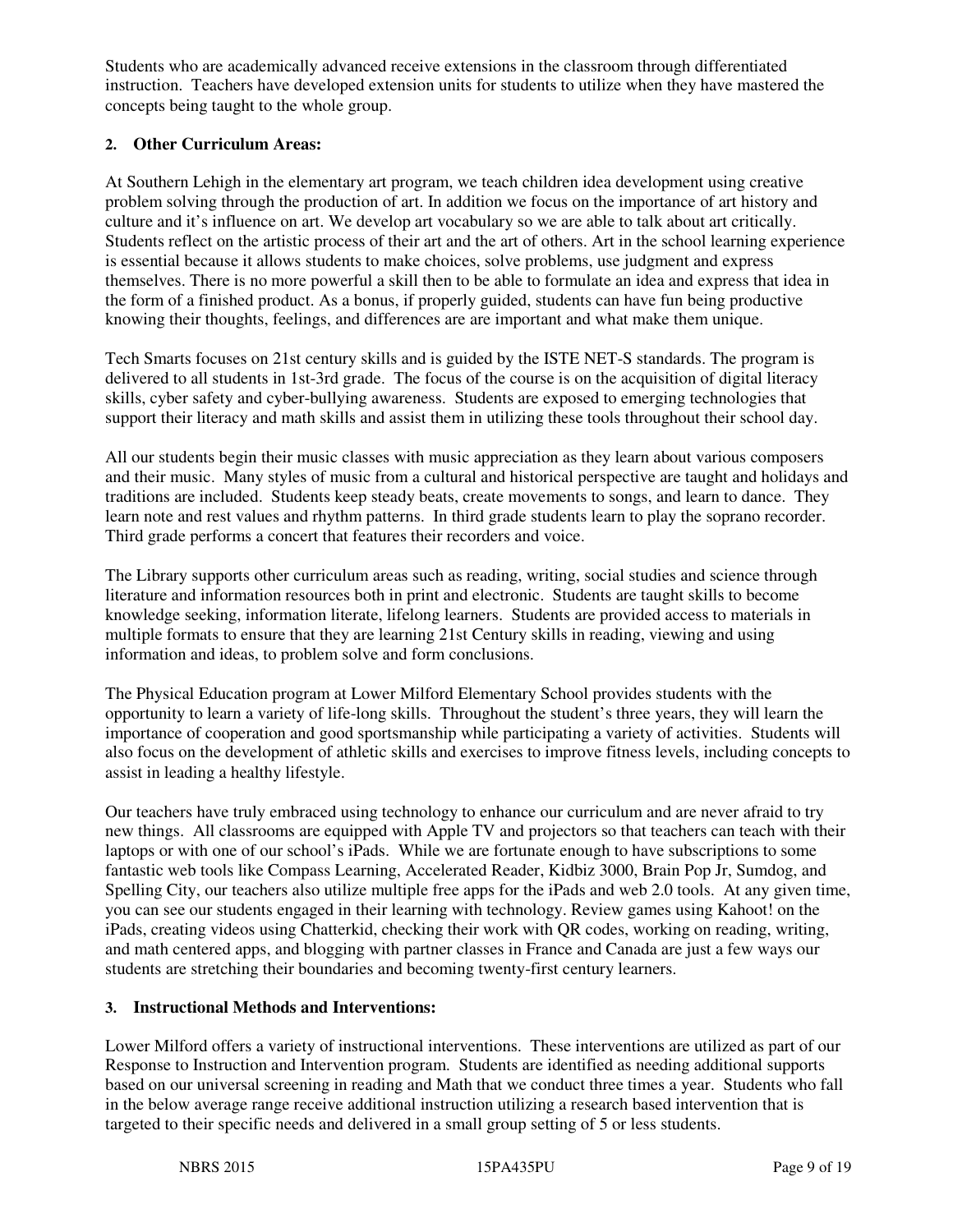Although the school has thirteen different reading intervention options, six reading interventions are primarily used for Tier 2 and Tier 3 interventions. My Sidewalks (Scott Forseman) is a comprehensive intervention that targets phonemic awareness, phonics, vocabulary, comprehension, writing and fluency and is designed for students who are unable to read and comprehend grade-level material. Early Reading Intervention (Scott Forseman), Seeing Stars (LindaMood-Bell) and Road to Reading (Primary Concepts) are used with students who lack phonemic awareness, phonics and/or alphabetical principle skills. These skills are taught through a variety of direct, interactive systematic lessons. In addition, if students lack appropriate reading fluency, not based on a phonics skill deficit, Read Naturally, an intervention that uses repeated reading, multiple choice questions, and written retells to improve word recognition, reading fluency and comprehension is utilized. Reading Trends (Abram Learning Trends) provides scaffolded comprehension instruction and reading practice in the context of reading passages from below grade level to on-level texts. Students who are at-risk in the area of reading comprehension benefit from this intervention.

We are currently utilizing Math Elevations (Northpoint Horizons) which focuses on building a strong mathematical foundation by taking students through the concrete, representational, and abstract steps for each math concept, Rocket Math (R &D Instructional Solutions) which is a systematic intervention to help student acquire and retain math facts, Compass Learning (Odyssey) which is a computer based program that is individually set up for each student's specific needs to provide instruction and repeated practice for various content material and grade levels. Additionally, the envisions Math Diagnosis and Intervention System (Pearson) supplements the core math instruction for students who need additional reteaching and practice of the on level classroom material. In past years we have also utilized C.A.V.S- Content Academic Vocabulary System (Northpoint Horizons) to strengthen math vocabulary and content understanding, On Cloud Nine (Lindamood-Bell) that helps student to visualize and verbalize math concepts and problem solving, and Investigations (Pearson) a program to build a fundamental understanding of math concepts in early grades.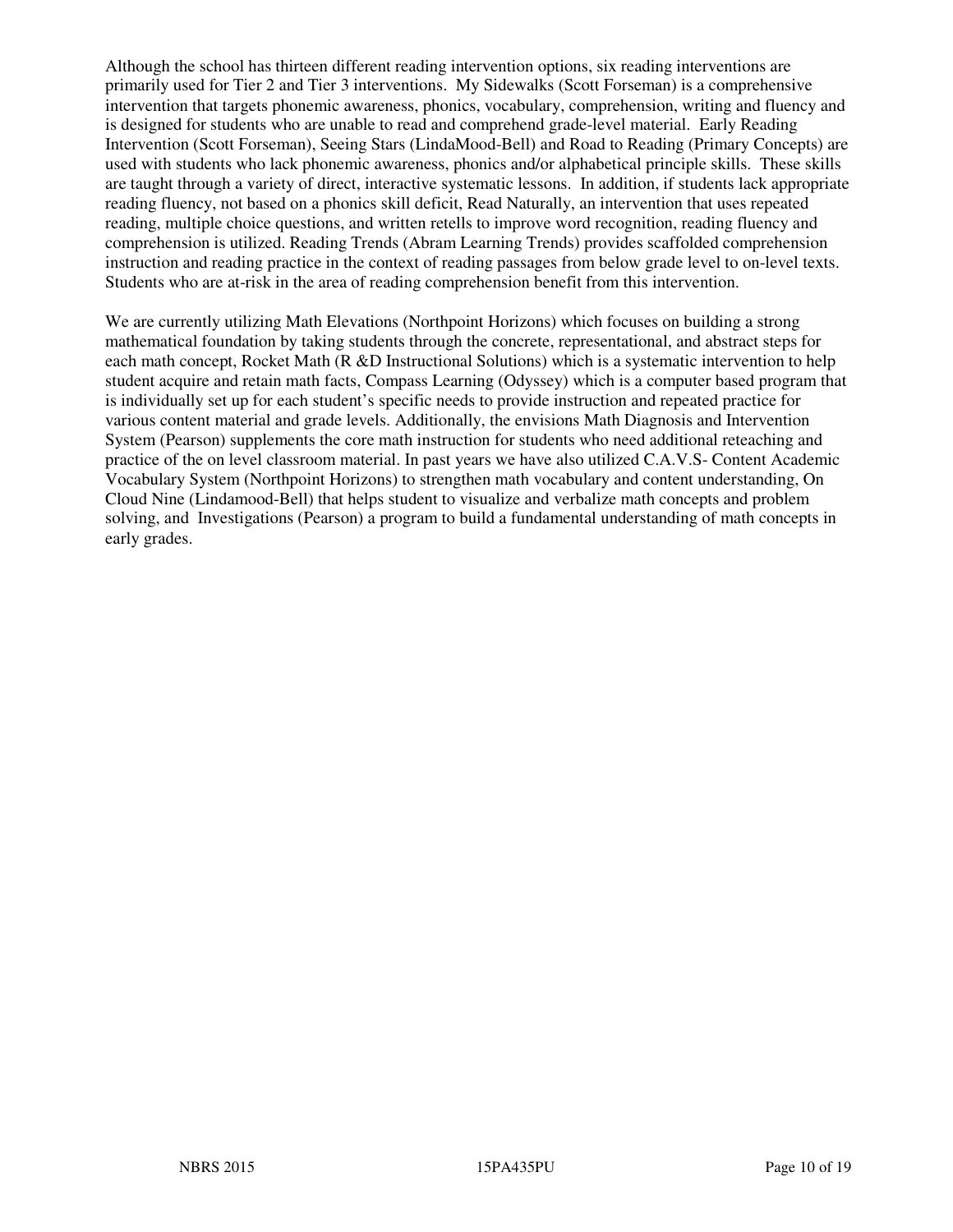#### **1. Assessment Results Narrative Summary:**

Lower Milford is a small school that is categorized as suburban based on the school district but within the district it is in the most rural area. We have a very low transiency rate, and most years we do not have any English Language Learners. We also have a very low free and reduced lunch rate. Our special education rate is also quite low with the majority of those identified only receiving Speech and Language services.

As a small school serving only 164 students in Kindergarten through 3rd grade, our assessment results can vary widely from year to year based on a small number of students not performing well on the assessments. Despite this statistical fact, we have had overall scores in Math over the past five years that have all been 80% or higher and in Reading, 78% or higher. If you look at the individual years those low percentages are outlier scores and usually we score higher. Our most recent year had us scoring 100% satisfactory performance in Math and 94% in Reading. The subgroup that we struggle the most with in terms of having consistent satisfactory scores is our special education subgroup. We focus on that subgroup extensively through our data team meetings.

While our scores are excellent throughout the years we continue to challenge ourselves to have more students scoring advanced and to make sure that while standardized testing is important it is only one measure of success. We value our student's performance on our Universal Screeners and common assessments equally and work to assure that students are performing in all area with excellence.

#### **2. Assessment for Instruction and Learning and Sharing Assessment Results:**

Lower Milford utilizes multiple assessments as part of both our Response to Instruction and Intervention program and curriculum. Students are identified as needing additional supports based on our universal screening in reading and Math that we conduct three times a year. We utilize DIBELS Next for the Reading Universal Screening and AimsWeb for Math. In addition we have our district English/Language Arts assessments that are also done multiple times throughout the year with all students. As part of our curriculum all core subjects have common assessments that students complete at the conclusion of a topic or unit.

As a school we meet monthly as a grade level data team to analyze the progress of all students. Teachers meet more frequently as a grade level team to discuss formative assessment results and to plan for daily instruction. At our data team meetings we set goals for all students in the classroom to achieve. We set assessment measures to monitor student growth towards that goal. Teachers discuss instructional strategies that they are utilizing to help student achievement and work together to modify the strategies as necessary.

Students who fall in the below average range on our universal screeners receive additional instruction utilizing a research based intervention that is targeted to their specific needs. They begin in Tier 2 interventions and are progress monitored every two weeks. If a student is not successful in Tier 2 we meet as part of our data team meetings and decide to move them to Tier 3. When a student enters Tier 3 we also begin the Instructional Support Team process where we conduct further standardized testing to look more closely at the student's strengths and weaknesses. Parents are informed and are a part of all aspects of this approach.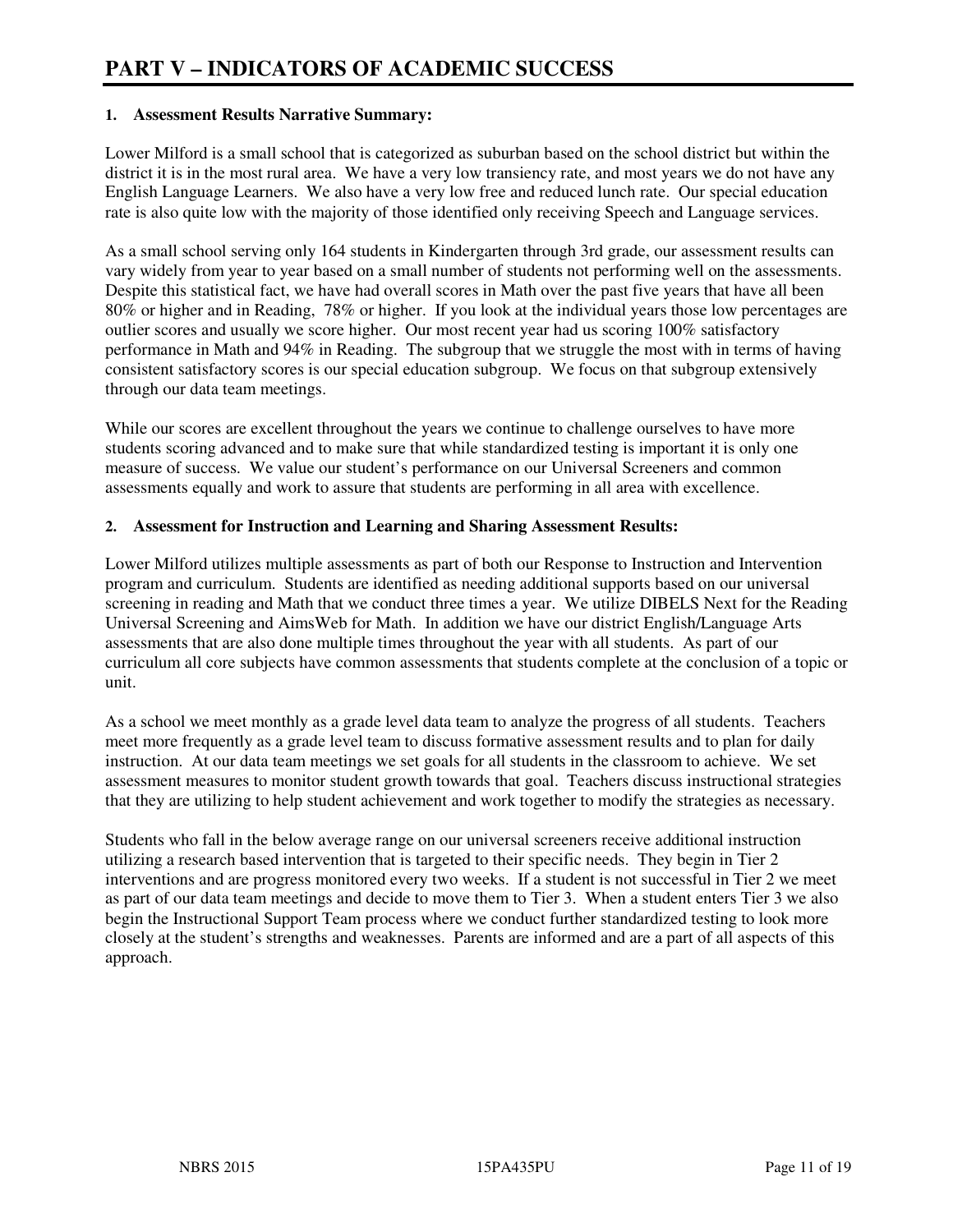#### **1. School Climate/Culture**

Lower Milford has built a strong school-wide positive behavior support program to foster an environment of respect and caring for our students and staff. The program is focused around our school mascot, Pouncer the mountain lion. Pouncer teaches the students to "PRR", or be Positive, Respectful, and Responsible in all areas of the school. The year is kicked off with an opening assembly followed by staff members spending time over the first week to teach specific lessons plans in the different areas like the classroom, playground, hallway, bathroom, and cafeteria and bus behavior. Posters with the expectations are displayed in each area of the school, and booster lessons are taught as needed throughout the year. The students have the opportunity on a daily basis to earn Paw tickets, which they can cash in for rewards. Rewards include things like school supplies but also include many other unique items. For example, students can choose to help the custodian get scuff marks off the hallway floors utilizing a tennis ball at the end of the stick, or to be an office helper. The most popular rewards are the ability to have a toy Pouncer be with you all day long or to take Pouncer home for the weekend and have a picture of what you did put on a bulletin board. There is also an opportunity to earn a school –wide monthly celebration for students working together to demonstrate their Pouncer Pal behavior.

As a staff we have developed a culture of supporting one another and making sure that we celebrate things. We make sure that we laugh often. Because we are such a small faculty and the way our master schedule is designed, the majority of the staff has lunch at the same time. This allows them to communicate socially on a regular basis and cultivate our sense of family. As a group we are known for hosting a luncheon anytime someone comes into our building for the day. For example, when the fire department comes during fire prevention week, we host a luncheon for them to show our appreciation.

#### **2. Engaging Families and Community**

Lower Milford has a strong connection with its community members. That strong connection starts with our parents. Parents are an integral part of our school. Parents serve as the first teachers of their students and we respect the knowledge that they bring to our team. Parent volunteers are an important piece of our school programing. They provide us with the support not just for a classroom celebration but when we do many of our curricular activities. For example, during recess we have a Miler program where we encourage students to complete a mile long walking course as an activity. The parents monitor this activity for us and help keep track of the miles so that students can earn "toe tokens". They also help us with the kick off event where each grade level has an hour to run/walk around a mile course and see who gets the most miles. Another example is our Earth Day event that is coordinated by parent volunteers together with the grade level teachers. Without the parents support, the many things that we do at Lower Milford that make us unique would not occur.

We are connected to our community in many ways. Our rural, farming roots provide us with opportunities to have a local farm host our students at their fall festival and they donate the profits to our PTA to support student events. They also donate pumpkins and homemade apple cider for our fall events. Members of the community have come to our Dillingersville School event and tell the stories of how they used to go to school in a one-room school.

The school provides a location for community events to occur, as it is the only facility of it's kind in the township. Most afternoons and evenings there are Scout meetings and youth basketball or soccer taking place. Our school district is open to any non-profit organization as a free location to meet and for-profit groups pay a nominal fee. We believe that our district is here to serve the community and we attempt to give back to them every opportunity we can.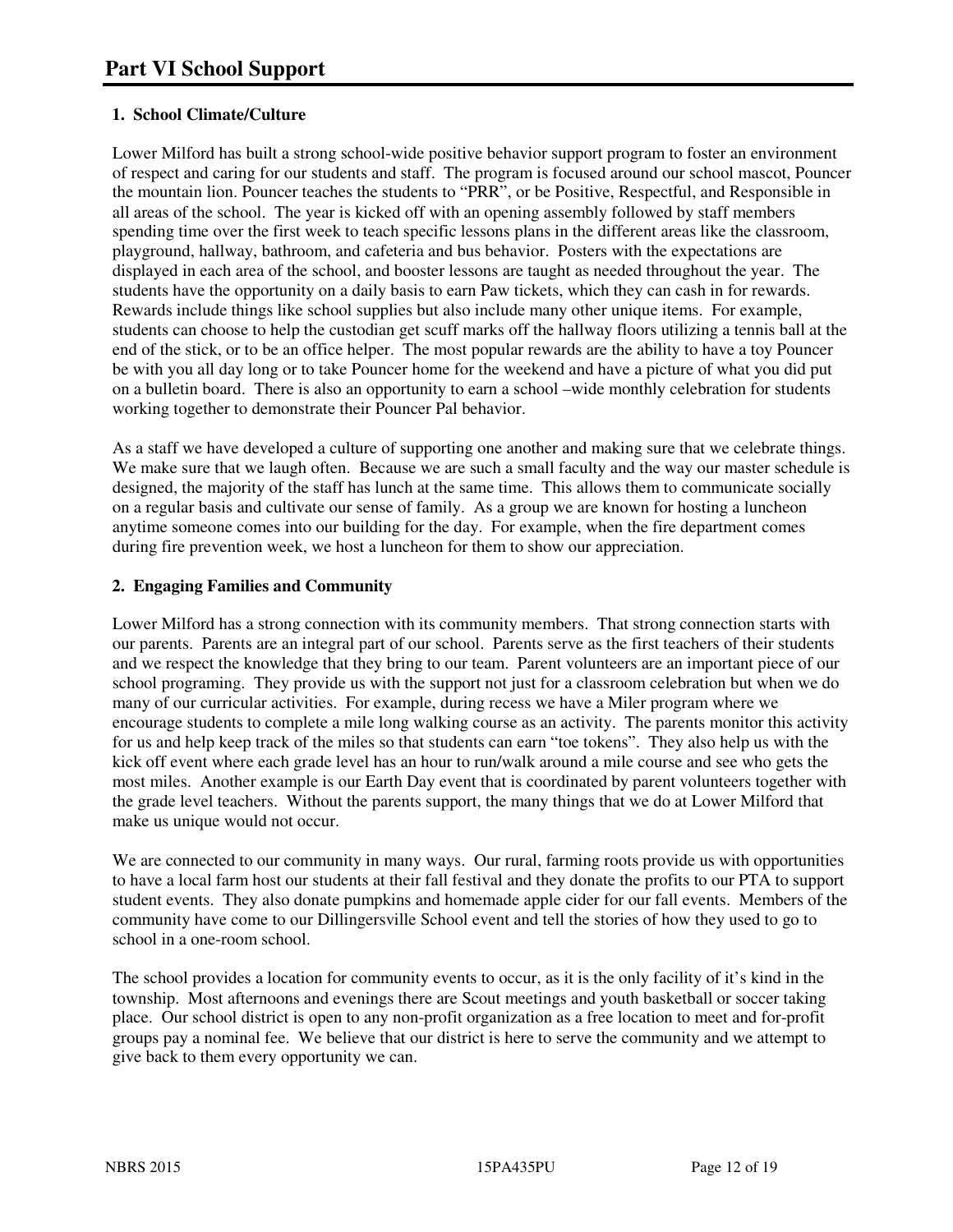#### **3. Professional Development**

The Southern Lehigh School District provides a variety of professional development activities. Some address district-wide initiatives in which all teachers and administrators participate. Some of this time may be used for state mandated.items Others are self-selected or supervisor assigned, based upon differentiated needs of individuals. All approved professional development for teachers is reviewed for rigor and application to content, classroom strategies, instruction, assessment and data analysis, differentiation of instruction to meet individual student needs regardless of ability but including gifted and learning supports, and parent/community partnerships. Administrators participate in professional development alongside their teaching staff. In addition, approved administrative activities are reviewed for alignment and application of the items that impact teachers in the classroom with an emphasis on leading the organization toward excellence in all we do.

The Board of Directors for the school district, working with the superintendent, set direction and specific annual goals for the District based upon our comprehensive plan. In turn, we at the building level create an annual plan that outlines our Goals for Growth, Improvement, and Enhancement based on the annual goals. Professional development focus is aligned to these goals. While the topics vary from year to year, the focus has been related to improving students' achievement and alignment of curriculum to the Pennsylvania Core Standards, data informed decision-making, differentiation of instruction, response to intervention and instruction, and 21st century skills including the 4 C's (Communication, Collaboration, Creativity and Critical Thinking). Also, there is a focus on, technology integration, problem-based learning, global understanding and education, leadership at all levels, specific content and topics related to content and instruction, research-based effective classroom strategies, and increasing rigor relevance and relationships.

The districts Act 48 Committee surveys all professional staff annually in order to gauge interests and need in specific topics related to the District's goals. Based upon that needs assessment, both internal and external experts are identified to deliver professional development. Hands on application of learning through job imbedded activities is a major focus in our school.

#### **4. School Leadership**

Although this is my 25th year in education and 19th year in administration, this is my first year as principal of this building. When I arrived I wanted to help the staff come together with me to work on becoming our own community with me as the leader. I did this through utilizing the FISH philosophy video. We talk about the four principles of the philosophy and how to implement them on a regular basis.

The principal is only one leader in our building. Our Reading Specialist and Response to Instruction and Intervention teacher also serve important leadership roles with their work with student achievement. They lead our monthly data team meetings and provide teachers with valuable insight into their student's achievement and behavior data. They listen to teachers concerns and help them develop solutions that utilize evidence-based strategies to reach the goal of each student achieving success both academically and behaviorally.

A principal is only as strong as the people that surround her. By giving other people in the organization the autonomy and authority to develop projects, the school is a stronger place for students to succeed. As the principal I will give global directions regarding policies and programs to the faculty and then we will work together to implement them successfully. By listening to my teachers I am able to better understand how they will be successful in implementing whatever initiative we are working with. Teachers are encouraged to have projects that they do with their kids that promote the school and it's philosophies. For example, one class decided to do a philanthropic project for the local pet shelter after reading a story in their reading textbook.

When all the leaders in a school focus on the goal of student achievement, great success can only follow.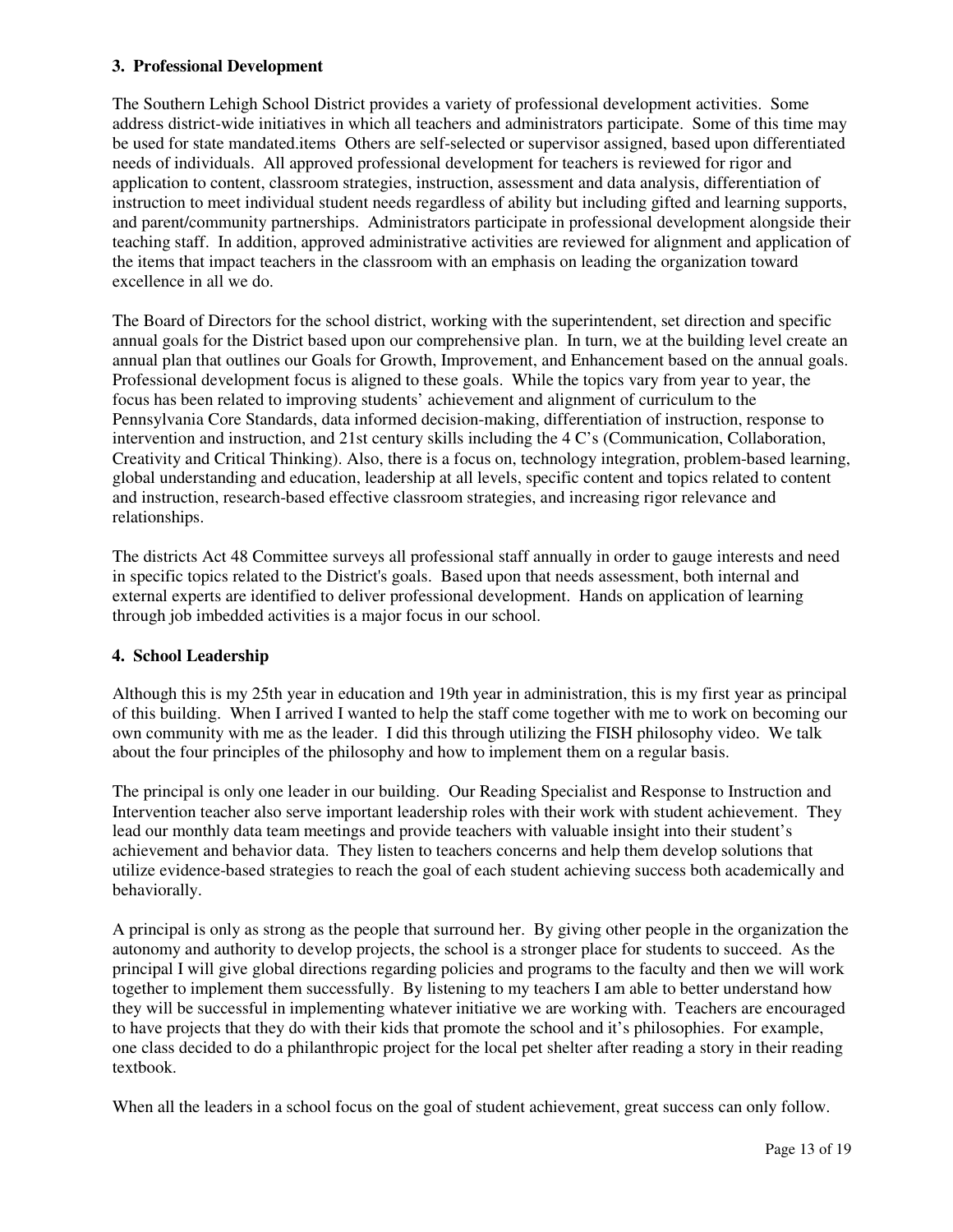| <b>Subject:</b> Math                | <b>Test:</b> Pennsylvania System of State |
|-------------------------------------|-------------------------------------------|
|                                     | Assessment                                |
| <b>All Students Tested/Grade: 3</b> | <b>Edition/Publication Year: N/A</b>      |
| <b>Publisher: DRC</b>               |                                           |

#### **STATE CRITERION--REFERENCED TESTS**

| School Year                      | 2013-2014        | 2012-2013        | 2011-2012      | 2010-2011        | 2009-2010        |
|----------------------------------|------------------|------------------|----------------|------------------|------------------|
| Testing month                    | Mar              | Mar              | Mar            | Mar              | Apr              |
| <b>SCHOOL SCORES*</b>            |                  |                  |                |                  |                  |
| Satisfactory academic            | 100              | 80               | 89             | 87               | 87               |
| performance and above            |                  |                  |                |                  |                  |
| Superior academic                | 55               | 45               | 55             | 42               | 30               |
| performance                      |                  |                  |                |                  |                  |
| Number of students tested        | 47               | 51               | 44             | 38               | 53               |
| Percent of total students tested | 100              | 100              | 100            | 100              | 100              |
| Number of students tested with   |                  |                  |                |                  |                  |
| alternative assessment           |                  |                  |                |                  |                  |
| % of students tested with        | $\overline{0}$   | $\overline{0}$   | $\overline{0}$ | $\overline{0}$   | $\overline{0}$   |
| alternative assessment           |                  |                  |                |                  |                  |
| <b>SUBGROUP SCORES</b>           |                  |                  |                |                  |                  |
| 1. Free and Reduced-Price        |                  |                  |                |                  |                  |
| Meals/Socio-Economic/            |                  |                  |                |                  |                  |
| <b>Disadvantaged Students</b>    |                  |                  |                |                  |                  |
| Satisfactory academic            | 100              | 73               | 83             | 50               | 86               |
| performance and above            |                  |                  |                |                  |                  |
| Superior academic                | $\boldsymbol{0}$ | 27               | 17             | 50               | $\overline{0}$   |
| performance                      |                  |                  |                |                  |                  |
| Number of students tested        | $\overline{3}$   | 11               | 6              | $\overline{2}$   | $\overline{7}$   |
| 2. Students receiving Special    |                  |                  |                |                  |                  |
| <b>Education</b>                 |                  |                  |                |                  |                  |
| Satisfactory academic            | 100              | 40               | 50             | 67               | 75               |
| performance and above            |                  |                  |                |                  |                  |
| Superior academic                | 25               | 20               | 33             | 33               | 13               |
| performance                      |                  |                  |                |                  |                  |
| Number of students tested        | $\overline{4}$   | 10               | 6              | 3                | 8                |
| 3. English Language Learner      |                  |                  |                |                  |                  |
| <b>Students</b>                  |                  |                  |                |                  |                  |
| Satisfactory academic            |                  |                  |                |                  |                  |
| performance and above            |                  |                  |                |                  |                  |
| Superior academic                |                  |                  |                |                  |                  |
| performance                      |                  |                  |                |                  |                  |
| Number of students tested        |                  |                  |                |                  |                  |
| 4. Hispanic or Latino            |                  |                  |                |                  |                  |
| <b>Students</b>                  |                  |                  |                |                  |                  |
| Satisfactory academic            | 100              | $\boldsymbol{0}$ |                | 100              | 100              |
| performance and above            |                  |                  |                |                  |                  |
| Superior academic                | $\boldsymbol{0}$ | $\mathbf{0}$     |                | $\boldsymbol{0}$ | $\boldsymbol{0}$ |
| performance                      |                  |                  |                |                  |                  |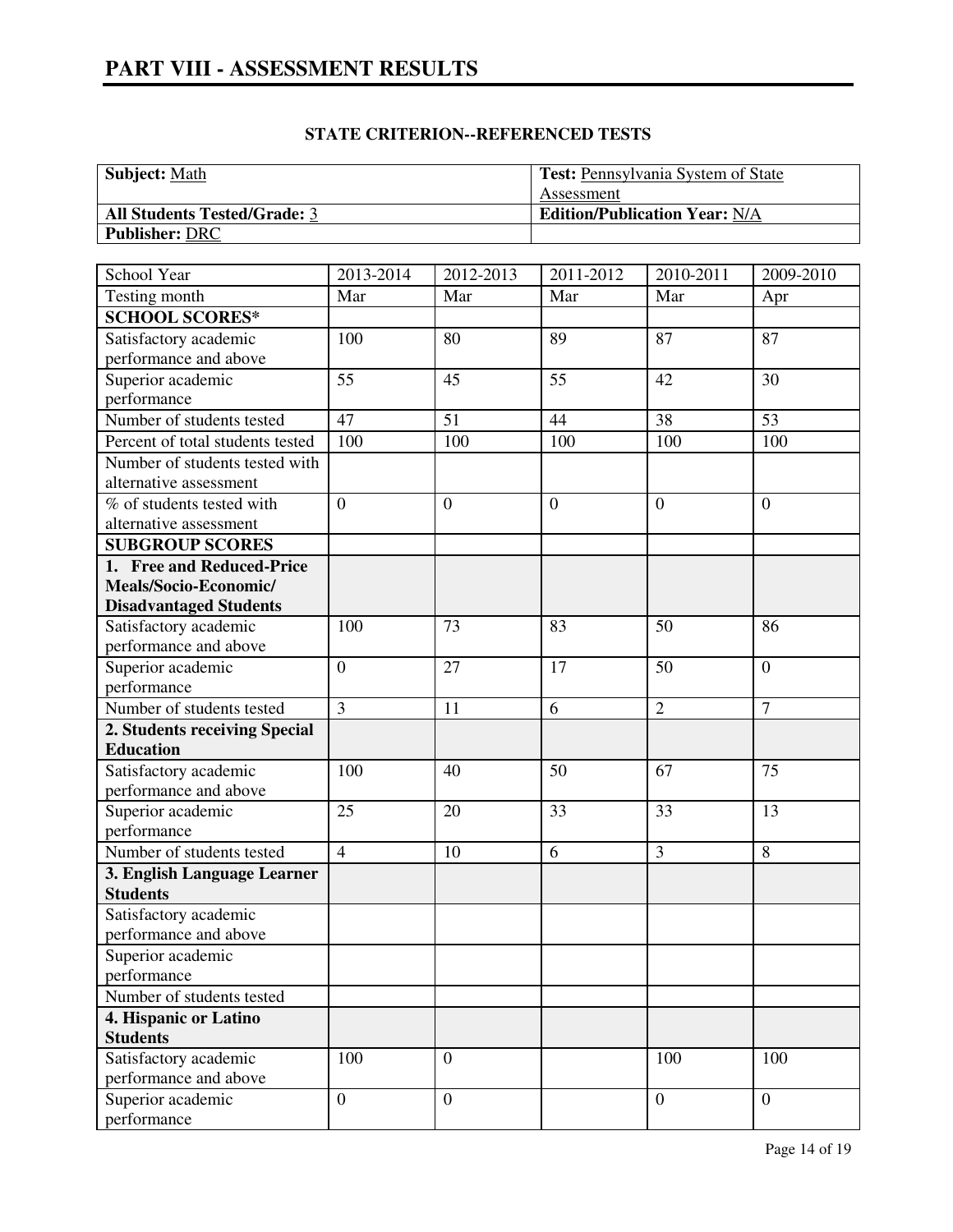| School Year                      | 2013-2014        | 2012-2013        | 2011-2012        | 2010-2011        | 2009-2010        |
|----------------------------------|------------------|------------------|------------------|------------------|------------------|
| Number of students tested        |                  | 1                | $\boldsymbol{0}$ | 1                | 1                |
| 5. African-American              |                  |                  |                  |                  |                  |
| <b>Students</b>                  |                  |                  |                  |                  |                  |
| Satisfactory academic            |                  | $\mathbf{0}$     | 100              |                  |                  |
| performance and above            |                  |                  |                  |                  |                  |
| Superior academic                |                  | $\mathbf{0}$     | 100              |                  |                  |
| performance                      |                  |                  |                  |                  |                  |
| Number of students tested        | $\boldsymbol{0}$ | $\overline{2}$   | $\mathbf{1}$     | $\boldsymbol{0}$ | $\boldsymbol{0}$ |
| <b>6. Asian Students</b>         |                  |                  |                  |                  |                  |
| Satisfactory academic            | 100              |                  | $\overline{0}$   |                  |                  |
| performance and above            |                  |                  |                  |                  |                  |
| Superior academic                | $\boldsymbol{0}$ |                  | $\boldsymbol{0}$ |                  |                  |
| performance                      |                  |                  |                  |                  |                  |
| Number of students tested        | $\mathbf{1}$     | $\boldsymbol{0}$ | $\overline{2}$   | $\boldsymbol{0}$ | $\boldsymbol{0}$ |
| 7. American Indian or            |                  |                  |                  |                  |                  |
| <b>Alaska Native Students</b>    |                  |                  |                  |                  |                  |
| Satisfactory academic            |                  | 100              |                  | $\boldsymbol{0}$ |                  |
| performance and above            |                  |                  |                  |                  |                  |
| Superior academic                |                  | 100              |                  | $\overline{0}$   |                  |
| performance                      |                  |                  |                  |                  |                  |
| Number of students tested        | $\boldsymbol{0}$ | $\mathbf{1}$     | $\overline{0}$   | $\mathbf{1}$     | $\boldsymbol{0}$ |
| 8. Native Hawaiian or other      |                  |                  |                  |                  |                  |
| <b>Pacific Islander Students</b> |                  |                  |                  |                  |                  |
| Satisfactory academic            |                  |                  |                  |                  |                  |
| performance and above            |                  |                  |                  |                  |                  |
| Superior academic                |                  |                  |                  |                  |                  |
| performance                      |                  |                  |                  |                  |                  |
| Number of students tested        | $\boldsymbol{0}$ | $\boldsymbol{0}$ | $\overline{0}$   | $\boldsymbol{0}$ | $\boldsymbol{0}$ |
| 9. White Students                |                  |                  |                  |                  |                  |
| Satisfactory academic            | 100              | 85               | 93               | 89               | 100              |
| performance and above            |                  |                  |                  |                  |                  |
| Superior academic                | 58               | 48               | 58               | 44               | 31               |
| performance                      |                  |                  |                  |                  |                  |
| Number of students tested        | 45               | 46               | 40               | 36               | 52               |
| 10. Two or More Races            |                  |                  |                  |                  |                  |
| identified Students              |                  |                  |                  |                  |                  |
| Satisfactory academic            |                  | 100              | 100              |                  |                  |
| performance and above            |                  |                  |                  |                  |                  |
| Superior academic                |                  | $\mathbf{0}$     | $\boldsymbol{0}$ |                  |                  |
| performance                      |                  |                  |                  |                  |                  |
| Number of students tested        | $\overline{0}$   | $\mathbf{1}$     | $\mathbf{1}$     | $\theta$         | $\overline{0}$   |
| 11. Other 1: Other 1             |                  |                  |                  |                  |                  |
| Satisfactory academic            |                  |                  |                  |                  |                  |
| performance and above            |                  |                  |                  |                  |                  |
| Superior academic                |                  |                  |                  |                  |                  |
| performance                      |                  |                  |                  |                  |                  |
| Number of students tested        |                  |                  |                  |                  |                  |
| 12. Other 2: Other 2             |                  |                  |                  |                  |                  |
| Satisfactory academic            |                  |                  |                  |                  |                  |
| performance and above            |                  |                  |                  |                  |                  |
| Superior academic                |                  |                  |                  |                  |                  |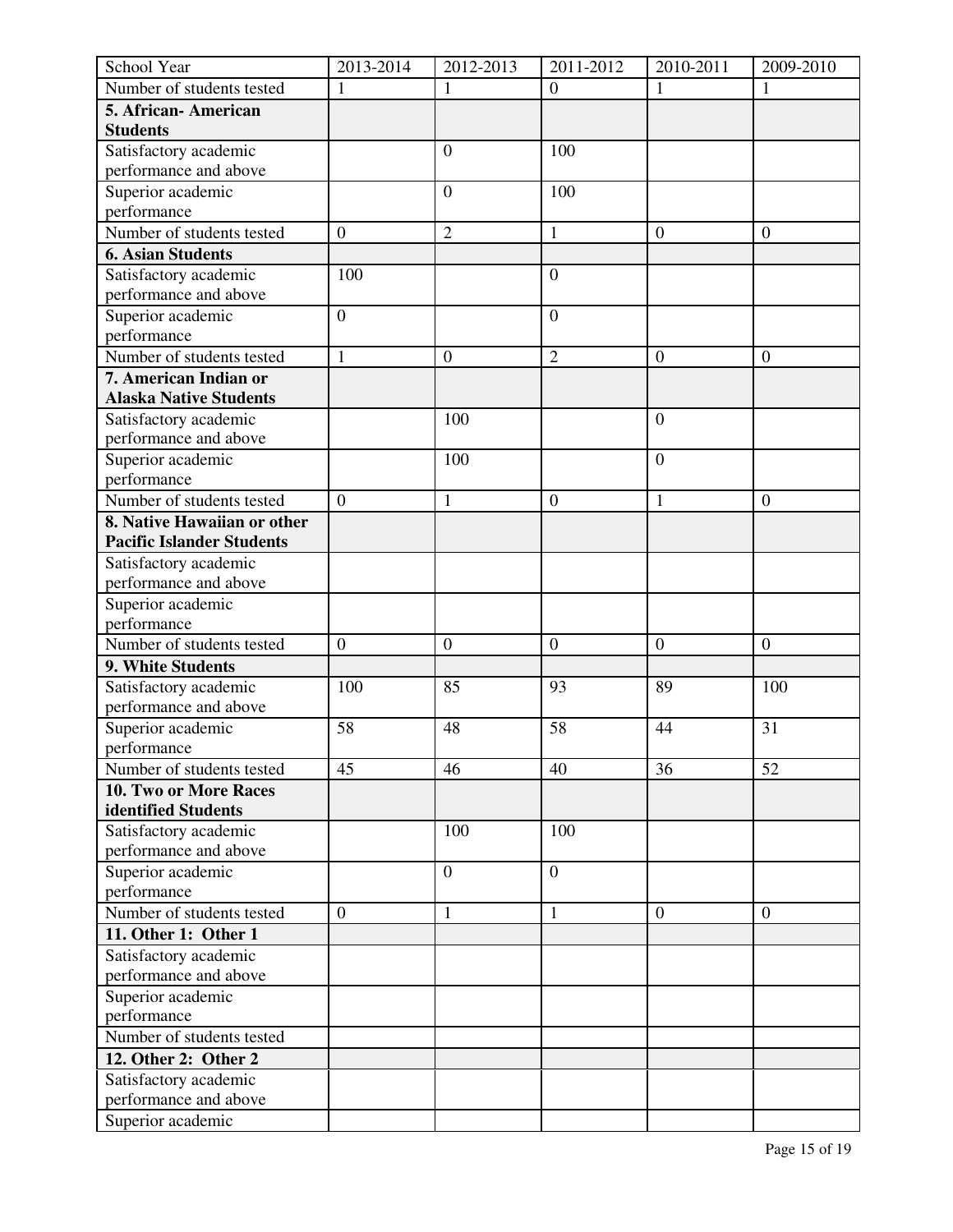| School Year               | 2013-2014 | 2012-2013 | 2011-2012 | 2010-2011 | 2009-2010 |
|---------------------------|-----------|-----------|-----------|-----------|-----------|
| performance               |           |           |           |           |           |
| Number of students tested |           |           |           |           |           |
| 13. Other 3: Other 3      |           |           |           |           |           |
| Satisfactory academic     |           |           |           |           |           |
| performance and above     |           |           |           |           |           |
| Superior academic         |           |           |           |           |           |
| performance               |           |           |           |           |           |
| Number of students tested |           |           |           |           |           |

**NOTES:**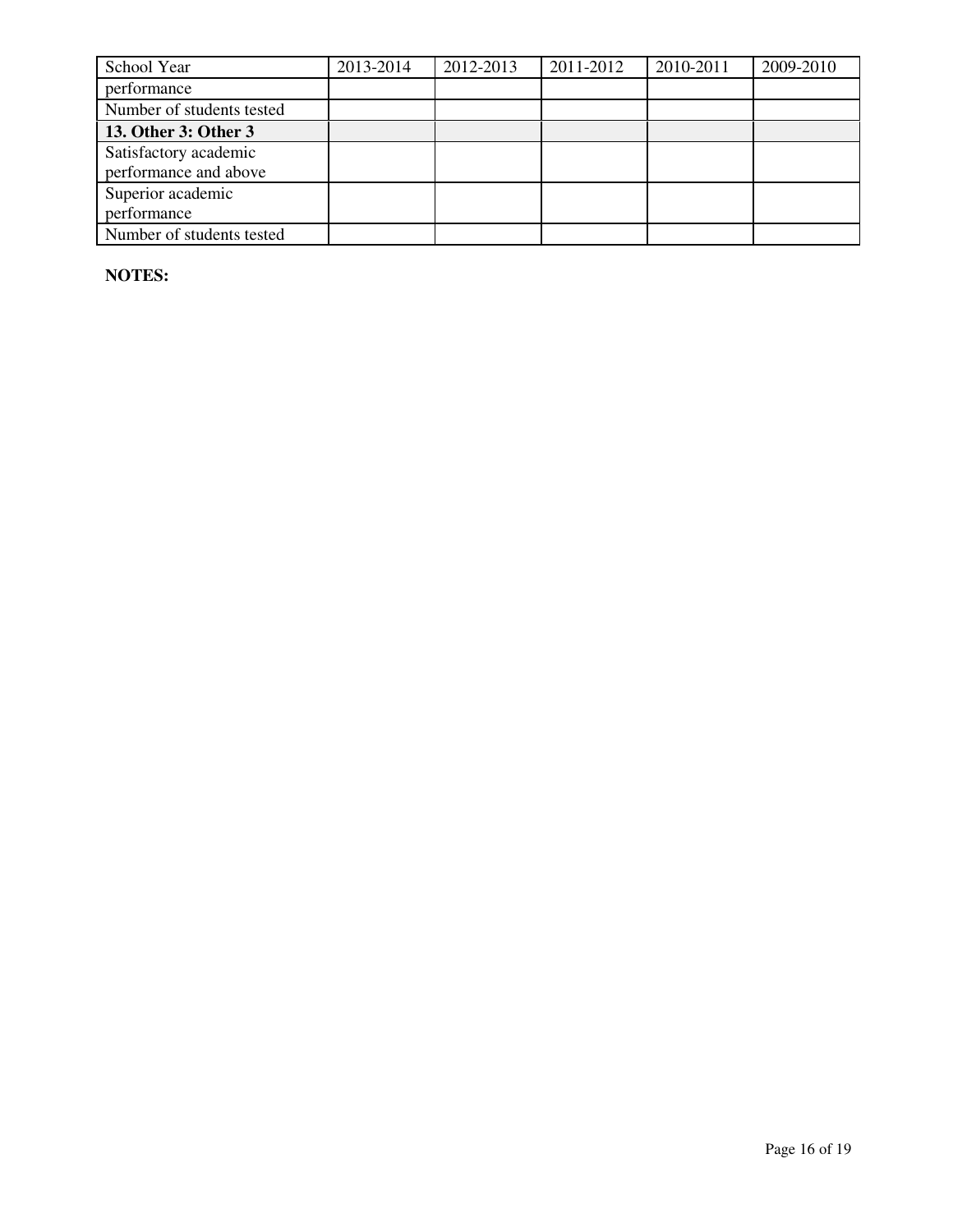#### **STATE CRITERION--REFERENCED TESTS**

| <b>Subject:</b> Reading/ELA         | <b>Test:</b> Pennsylvania System of School |
|-------------------------------------|--------------------------------------------|
|                                     | Assessment                                 |
| <b>All Students Tested/Grade: 3</b> | <b>Edition/Publication Year: N/A</b>       |
| <b>Publisher: DRC</b>               |                                            |

| School Year                      | 2013-2014        | 2012-2013        | 2011-2012        | 2010-2011        | 2009-2010       |
|----------------------------------|------------------|------------------|------------------|------------------|-----------------|
| Testing month                    | Mar              | Mar              | Mar              | Mar              | Apr             |
| <b>SCHOOL SCORES*</b>            |                  |                  |                  |                  |                 |
| Satisfactory academic            | 94               | 78               | 87               | 97               | 85              |
| performance and above            |                  |                  |                  |                  |                 |
| Superior academic                | 34               | 14               | 34               | 38               | 28              |
| performance                      |                  |                  |                  |                  |                 |
| Number of students tested        | 47               | 51               | 44               | 37               | $\overline{53}$ |
| Percent of total students tested | 100              | 100              | 100              | 100              | 100             |
| Number of students tested with   |                  |                  |                  |                  |                 |
| alternative assessment           |                  |                  |                  |                  |                 |
| % of students tested with        | $\overline{0}$   | $\overline{0}$   | $\overline{0}$   | $\theta$         | $\overline{0}$  |
| alternative assessment           |                  |                  |                  |                  |                 |
| <b>SUBGROUP SCORES</b>           |                  |                  |                  |                  |                 |
| 1. Free and Reduced-Price        |                  |                  |                  |                  |                 |
| Meals/Socio-Economic/            |                  |                  |                  |                  |                 |
| <b>Disadvantaged Students</b>    |                  |                  |                  |                  |                 |
| Satisfactory academic            | 68               | 55               | 68               | 100              | 71              |
| performance and above            |                  |                  |                  |                  |                 |
| Superior academic                | $\overline{0}$   | 18               | 17               | $\boldsymbol{0}$ | 29              |
| performance                      |                  |                  |                  |                  |                 |
| Number of students tested        | $\overline{3}$   | 11               | 6                | $\overline{2}$   | $\overline{7}$  |
| 2. Students receiving Special    |                  |                  |                  |                  |                 |
| <b>Education</b>                 |                  |                  |                  |                  |                 |
| Satisfactory academic            | 75               | 10               | 67               | 50               | 50              |
| performance and above            |                  |                  |                  |                  |                 |
| Superior academic                | 25               | $\overline{0}$   | 17               | $\overline{0}$   | 13              |
| performance                      |                  |                  |                  |                  |                 |
| Number of students tested        | $\overline{4}$   | 10               | 6                | $\overline{2}$   | 8               |
| 3. English Language Learner      |                  |                  |                  |                  |                 |
| <b>Students</b>                  |                  |                  |                  |                  |                 |
| Satisfactory academic            |                  | $\boldsymbol{0}$ |                  |                  |                 |
| performance and above            |                  |                  |                  |                  |                 |
| Superior academic                |                  | $\boldsymbol{0}$ |                  |                  |                 |
| performance                      |                  |                  |                  |                  |                 |
| Number of students tested        | $\boldsymbol{0}$ | 1                | $\mathbf{0}$     | $\mathbf{0}$     | $\mathbf{0}$    |
| 4. Hispanic or Latino            |                  |                  |                  |                  |                 |
| <b>Students</b>                  |                  |                  |                  |                  |                 |
| Satisfactory academic            | 100              | $\overline{0}$   |                  | 100              | 100             |
| performance and above            |                  |                  |                  |                  |                 |
| Superior academic                | $\overline{0}$   | $\theta$         |                  | 100              | 100             |
| performance                      |                  |                  |                  |                  |                 |
| Number of students tested        | $\mathbf{1}$     | $\mathbf{1}$     | $\boldsymbol{0}$ | $\mathbf{1}$     | $\mathbf{1}$    |
| 5. African-American              |                  |                  |                  |                  |                 |
| <b>Students</b>                  |                  |                  |                  |                  |                 |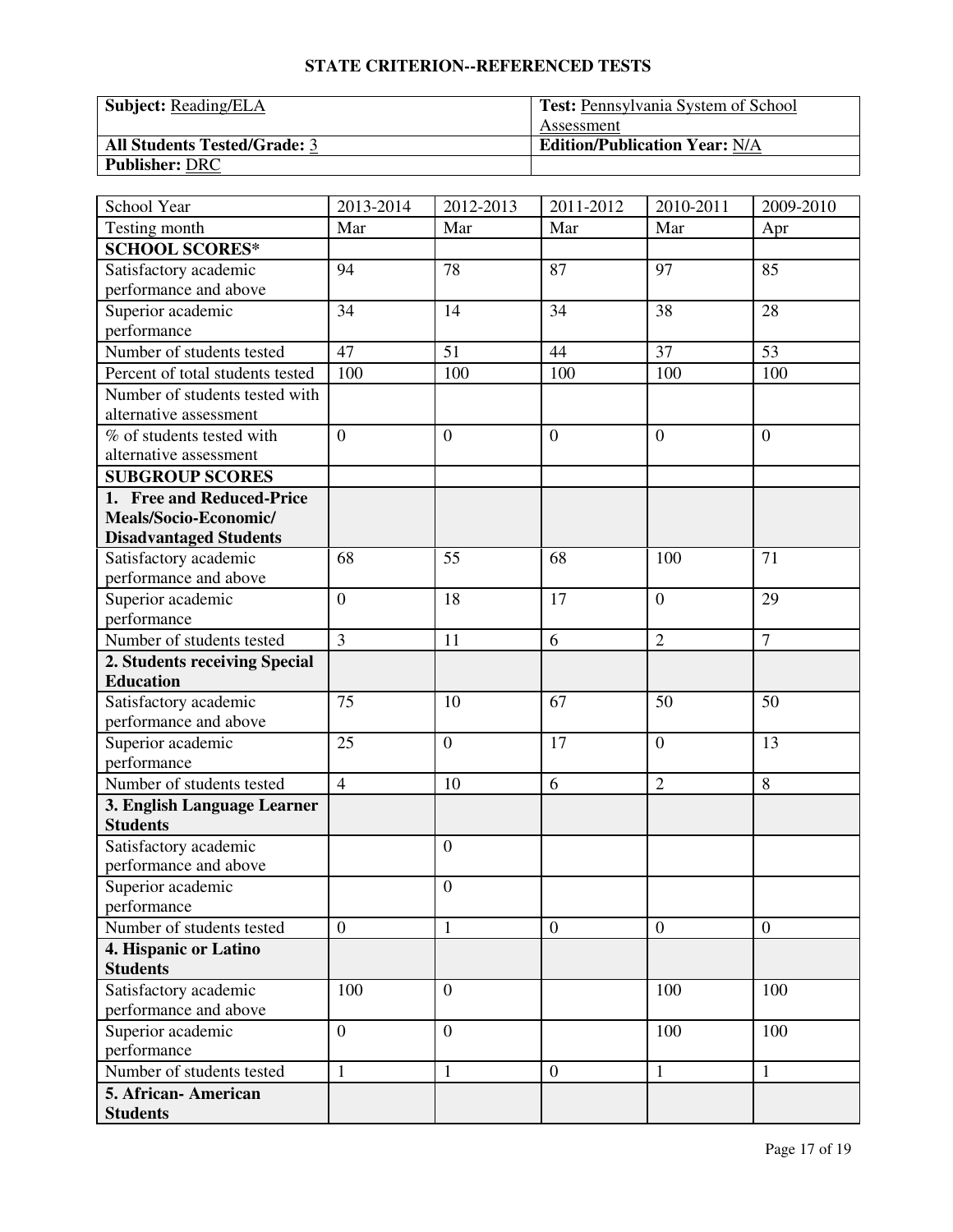| School Year                                    | 2013-2014        | 2012-2013        | 2011-2012        | 2010-2011        | 2009-2010        |
|------------------------------------------------|------------------|------------------|------------------|------------------|------------------|
| Satisfactory academic                          |                  | 50               | 100              |                  |                  |
| performance and above                          |                  |                  |                  |                  |                  |
| Superior academic                              |                  | $\overline{0}$   | $\overline{0}$   |                  |                  |
| performance                                    |                  |                  |                  |                  |                  |
| Number of students tested                      | $\boldsymbol{0}$ | $\overline{2}$   | 1                | $\boldsymbol{0}$ | $\boldsymbol{0}$ |
| <b>6. Asian Students</b>                       |                  |                  |                  |                  |                  |
| Satisfactory academic                          | 100              |                  | 50               |                  |                  |
| performance and above                          |                  |                  |                  |                  |                  |
| Superior academic                              | $\boldsymbol{0}$ |                  | $\boldsymbol{0}$ |                  |                  |
| performance                                    |                  |                  |                  |                  |                  |
| Number of students tested                      | $\mathbf{1}$     | $\mathbf{0}$     | $\overline{2}$   | $\boldsymbol{0}$ | $\overline{0}$   |
| 7. American Indian or                          |                  |                  |                  |                  |                  |
| <b>Alaska Native Students</b>                  |                  |                  |                  |                  |                  |
| Satisfactory academic                          |                  | 100              |                  | 100              |                  |
| performance and above                          |                  |                  |                  |                  |                  |
| Superior academic                              |                  | $\overline{0}$   |                  | $\overline{0}$   |                  |
| performance                                    |                  |                  |                  |                  |                  |
| Number of students tested                      | $\boldsymbol{0}$ | $\mathbf{1}$     | $\boldsymbol{0}$ | $\mathbf{1}$     | $\boldsymbol{0}$ |
| 8. Native Hawaiian or other                    |                  |                  |                  |                  |                  |
| <b>Pacific Islander Students</b>               |                  |                  |                  |                  |                  |
| Satisfactory academic                          |                  |                  |                  |                  |                  |
| performance and above                          |                  |                  |                  |                  |                  |
| Superior academic                              |                  |                  |                  |                  |                  |
| performance                                    |                  |                  |                  |                  |                  |
| Number of students tested                      | $\boldsymbol{0}$ | $\overline{0}$   | $\boldsymbol{0}$ | $\boldsymbol{0}$ | $\boldsymbol{0}$ |
| 9. White Students                              |                  |                  |                  |                  |                  |
| Satisfactory academic<br>performance and above | 93               | 80               | 90               | 37               | 85               |
|                                                | 36               | 15               | 38               | 60               | 27               |
| Superior academic<br>performance               |                  |                  |                  |                  |                  |
| Number of students tested                      | 45               | 46               | 40               | 35               | 52               |
| 10. Two or More Races                          |                  |                  |                  |                  |                  |
| identified Students                            |                  |                  |                  |                  |                  |
| Satisfactory academic                          |                  | 100              | 100              |                  |                  |
| performance and above                          |                  |                  |                  |                  |                  |
| Superior academic                              |                  | $\boldsymbol{0}$ | $\boldsymbol{0}$ |                  |                  |
| performance                                    |                  |                  |                  |                  |                  |
| Number of students tested                      | $\boldsymbol{0}$ | $\mathbf{1}$     | $\mathbf{1}$     | $\overline{0}$   | $\mathbf{0}$     |
| 11. Other 1: Other 1                           |                  |                  |                  |                  |                  |
| Satisfactory academic                          |                  |                  |                  |                  |                  |
| performance and above                          |                  |                  |                  |                  |                  |
| Superior academic                              |                  |                  |                  |                  |                  |
| performance                                    |                  |                  |                  |                  |                  |
| Number of students tested                      |                  |                  |                  |                  |                  |
| 12. Other 2: Other 2                           |                  |                  |                  |                  |                  |
| Satisfactory academic                          |                  |                  |                  |                  |                  |
| performance and above                          |                  |                  |                  |                  |                  |
| Superior academic                              |                  |                  |                  |                  |                  |
| performance                                    |                  |                  |                  |                  |                  |
| Number of students tested                      |                  |                  |                  |                  |                  |
| 13. Other 3: Other 3                           |                  |                  |                  |                  |                  |